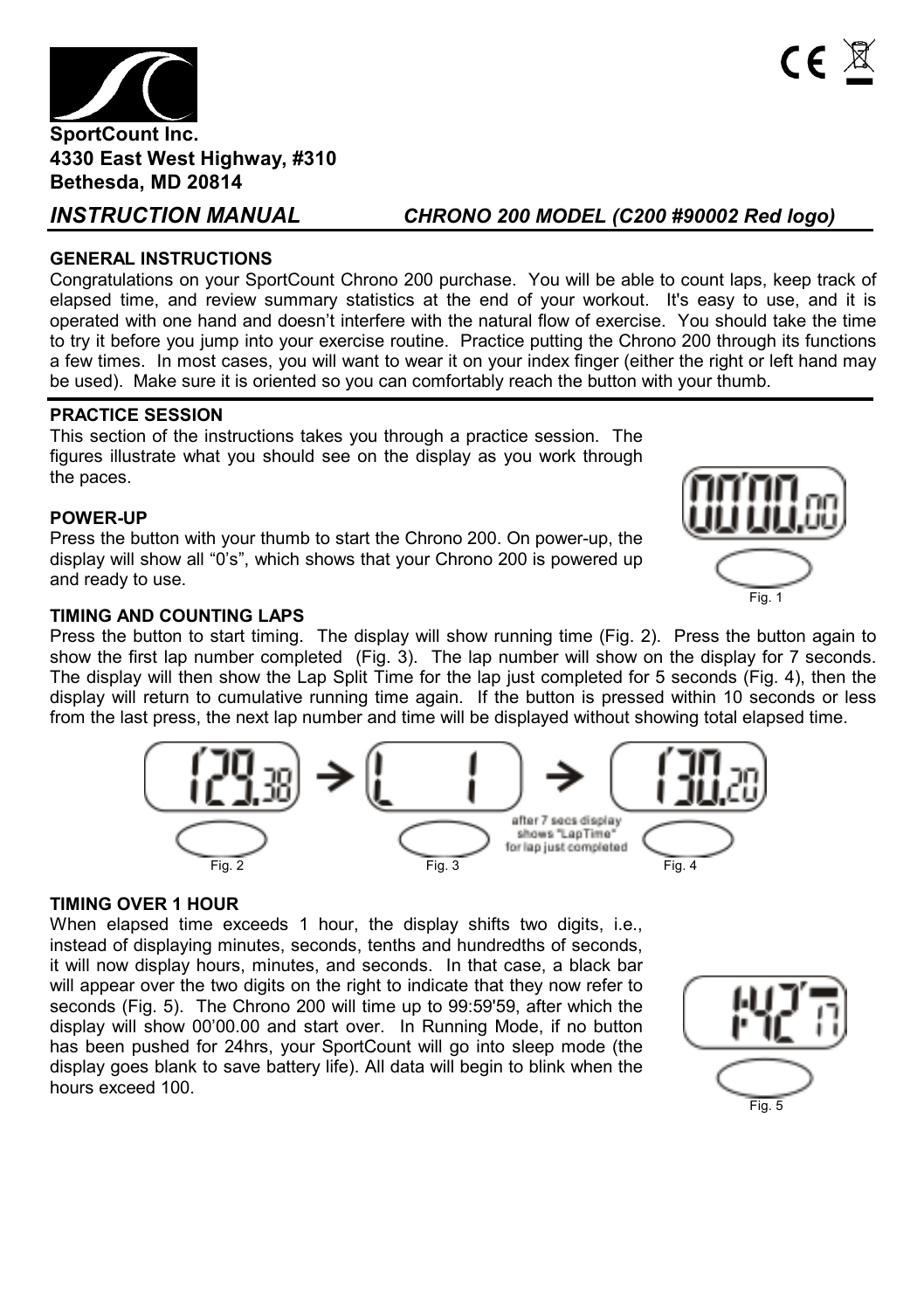## **PAUSE**

Double click the button to pause the timing function. Double click means pressing the button twice within one second. (Fig. 6) The time will freeze and no additional laps will be counted. When you are ready to resume, just press the button again to start the timing function.



#### **SUMMARY MODE**

Press the button at the end of your final lap ( a regular quick press) and then, to finish the timed activity and go into the **SUMMARY** mode, press and **hold** the button for at least three seconds. You can do this immediately or even hours later. Your SportCount Chrono 200 "knows" that the time between the end of the final lap and the time you held the button down to go into summary mode was not a true lap, and it will automatically eliminate the "false lap" so that your workout statistics will be accurate. For example, if you completed 30 laps, and some time later held the button down to go into the summary mode, the SportCount will display the "false lap" number 31, as shown in (Fig. 7). It will then discard the false lap data, and display the corrected total lap count, "T 30". In 1.5 seconds, it will automatically display the **TOTAL TIME**, and flip back and forth between **TOTAL LAP** count and **TOTAL TIME** every 1.5 seconds.

Push the button again to show the **AVERAGE LAP**, 1'10.02 in the Fig.8 example. **FASTEST LAP**  number and **FASTEST LAP** time come next (Fig. 9), followed by **SLOWEST LAP** number and **SLOWEST LAP** time (Fig.10). Pressing the button after this will start the summary over again with **TOTAL LAP** count and **TOTAL TIME**. Pressing the button after this will show the individual LAP times starting from LAP 1 through the last LAP, then return to **TOTAL TIME**.



## **INDIVIDUAL LAP MEMORIES**

After you have gone through the summary mode statistics, push the button once again to begin reviewing individual lap times (Fig. 11). It will start with"L1, flipping to the time for lap 1, push the button to go to lap 2, etc. The Chrono 200 can store the first 200 LAP times. However, statistics such as average, fast, slow and total lap times remain accurate for up to 999 laps. When the 200 memories are used up, the elapsed time display will flash.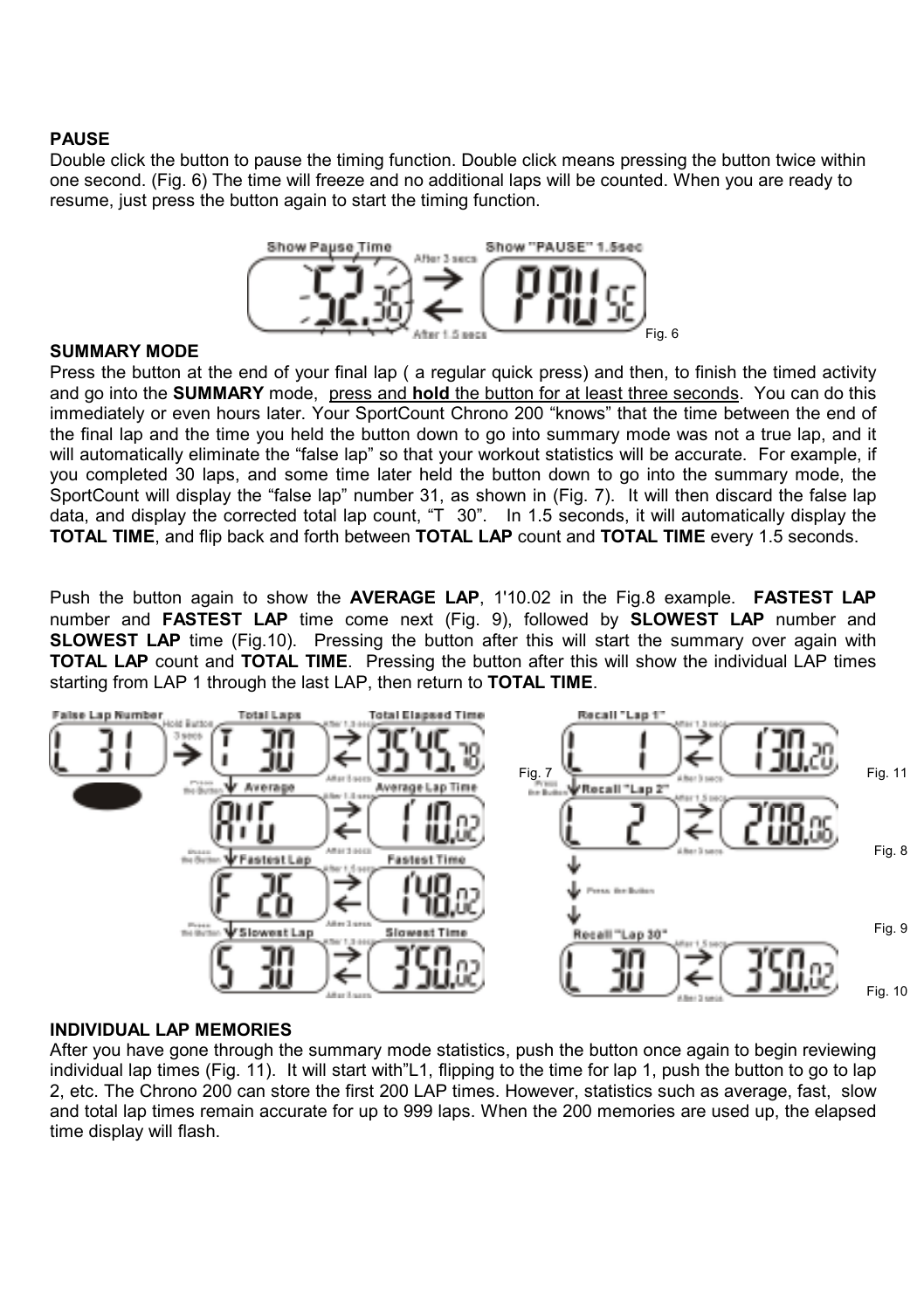### **RESET/TURN OFF**

From the SUMMARY MODE, press and hold the button 3 seconds to RESET the Chrono 200 and the display will once again return to zeros. But be careful, because when you reset your Chrono 200, all lap times will be erased. When left in the reset mode for 30 minutes, the display will shut down automatically to conserve battery life. Press the button to re-activate.

# *CARE FOR YOUR SPORTCOUNT*

#### **WATER-RESISTANCE**

All SportCount models are designed and manufactured to withstand the water pressure involved with normal swimming. After swimming, please be sure to wash the SportCount with fresh water and clean it with a dry cloth before storage.

#### **TEMPERATURE**

Do not leave your SportCount under direct sunlight or in very high temperatures for a long time, or the display may darken. Do not leave your SportCount in very low temperatures as this may cause a slight time loss or gain. In both cases, the above conditions will be corrected when the SportCount returns to normal temperature.

### **SHOCKS**

Be careful not to drop your SportCount or hit it against hard surfaces as it may cause mechanical damage.

#### **STATIC ELECTRICITY**

The integrated circuit in your SportCount can be affected by static electricity. Avoid touching electronic devices, and be careful of clothing made of synthetic materials in dry weather that might create a strong static shock,

#### **CHEMICALS**

Do not expose your SportCount to solvents such as gasoline and alcohol, spray of cosmetics, cleaners, paints, etc., as they may cause damage to the SportCount.

### **BATTERY CHANGE**

When the display becomes dim or turned off, battery replacement is necessary. We recommend you to go to a qualified technician or contact SportCount Inc. Replace with Lithium battery CR2016 or equivalent.

## **LIMITED ONE YEAR WARRANTY**

Your SportCount is warranted to be free from defects in material and workmanship for a period of one year from the date of purchase except as specified below. Within the warranty period, your SportCount will either be repaired at the Service Center or, at our discretion, replaced with a new or refurbished SportCount. This warranty does NOT cover the battery, crystal, or band. Warranty service will not be provided if:

● there was damage while in the possession of the consumer not resulting from a defect of manufacture

• there was damage caused by tampering with or opening the SportCount or by other than normal use

## **SERVICE OR REPAIR**

If your SportCount requires a service or repair, pack it securely and send it to:

**SportCount Service Center 4330 East West Highway, Suite 310 Bethesda, MD 20814**